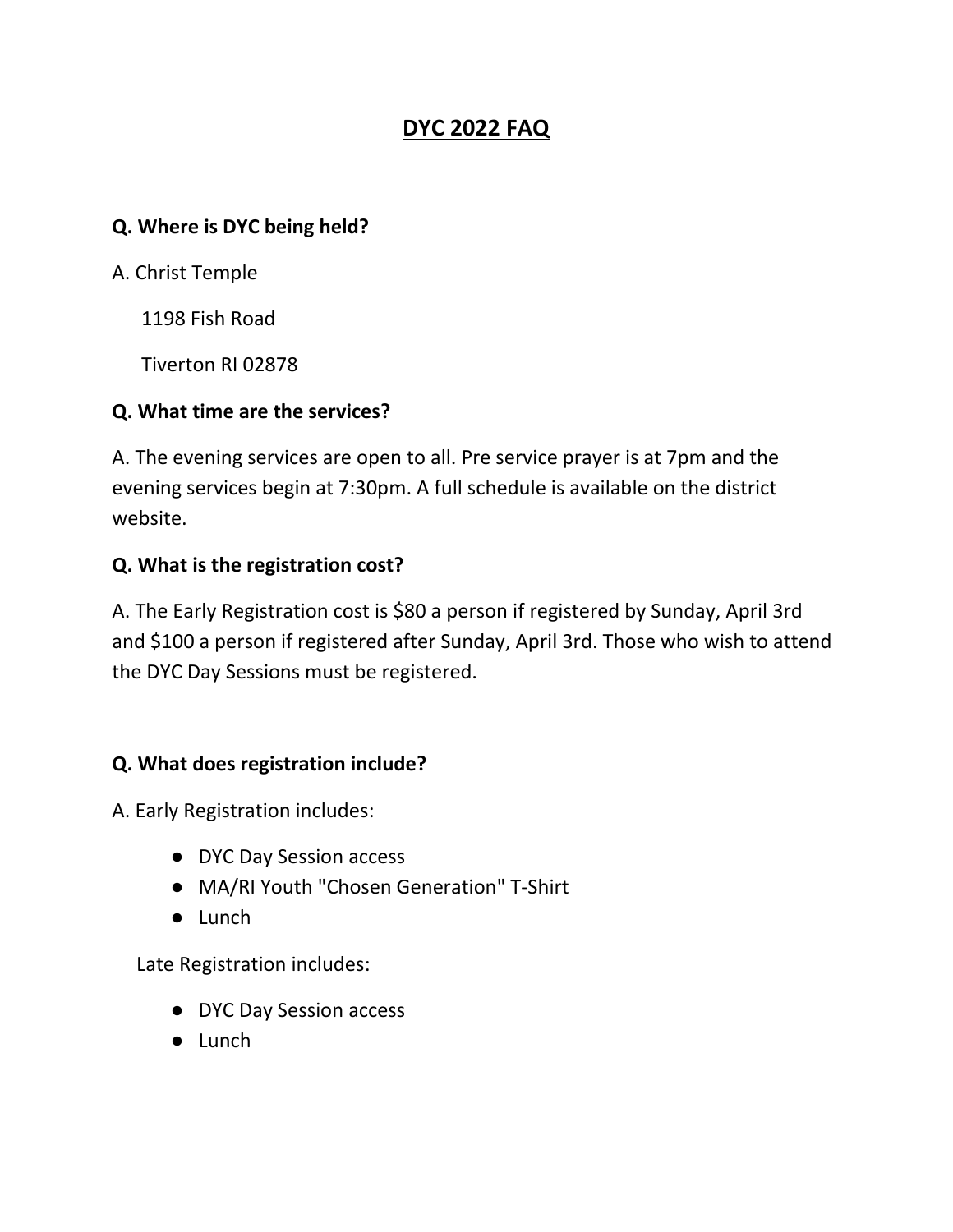## **Q. How can my group register?**

A. You can either register online at maridistrict.com or you can register at the door.

## **Q. Is there a price break down per day for those who can't attend the entire convention?**

A. \$35 per day (This registration includes the registered day's lunch, but does not include the MA/RI Youth "Chosen Generation" T-shirt

## **Q. Is food included in the registration costs?**

A. Yes, there will be lunched served during the day for those who are registered. The hotel provides breakfast, but your group will be responsible for their dinner. Restaurant lists will be provided at the registration desk.

## **Q. Are the day sessions open to everyone?**

A. The day sessions are exclusively for those who are registered for DYC. Registration is open to young people between the ages of 12-18, young adults ages 18-30, and official youth group chaperones.

## **Q. Is there a cost for chaperones?**

A. Yes, the registration cost for chaperones is \$35. Chaperones can register on the district website.